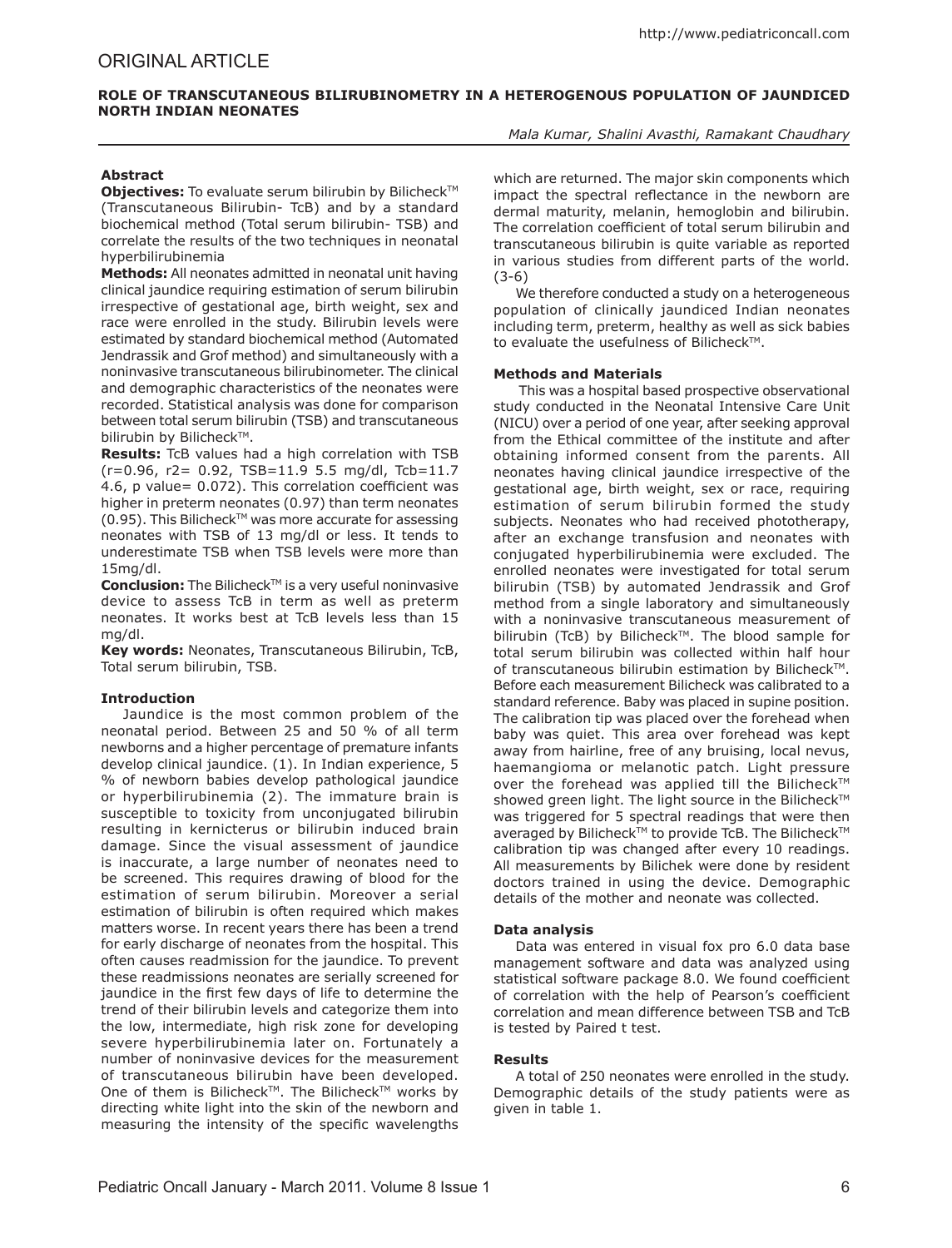| <b>Variable</b>                                                                        | Patients                                                                   |
|----------------------------------------------------------------------------------------|----------------------------------------------------------------------------|
| Post natal age                                                                         | 5.02 $\pm$ 3.46 days                                                       |
| Birth weight<br>$<$ 1000 grams<br>1000-1499 grams<br>1500-2499 grams<br>$>$ 2500 grams | $2069_{\pm}$ 648.4 days<br>$8(3.2\%)$<br>52(20.8%)<br>120 (48%)<br>70(28%) |
| Gestational age<br>Preterm(<37 wks)<br>Term $(\geq)37$ wks)                            | $35+5$ 49 weeks<br>132 (52.8%)<br>118 (47.2%)                              |
| Male: Female                                                                           | 28:1                                                                       |
| Hemoglobin                                                                             | 17±3.01 gm/dl                                                              |
| Blood group Incompatibility<br>Rh<br>AO<br>BO<br>None                                  | 21(8.4%)<br>11(4.4%)<br>30(12%)<br>188 (75.2%)                             |

**Table 1: Demographic details of the patients**

As shown in table 2, Coefficient of correlation (r) between TSB and TcB in preterm neonates was 0.97 and in term neonates 0.95. Out of 250 neonates, 169 had TSB level < 13 and Bilicheck™ detected  $161$ (95%) correctly, 27 had TSB level between 13-15 mg/dl and Bilicheck™ detected 17 (62.9%) correctly, 29 had TSB level between  $15.1 - 18$  and Bilicheck<sup>TM</sup> detected 22 (75%) while 25 had TSB more than 18 and Bilichek detected 20 (80%) correctly. According to Kappa statistics, agreement between levels of TcB and TSB was 88%. In this study, 93.6% neonates the difference between TcB and TSB was less than 2 mg/dl. For TSB levels of less than 15 mg/dl TcB values tend to be overestimated while for TSB levels of more than 15.1 mg/dl, TcB tends to underestimate.

# **Discussion**

Most studies on TCB conducted from various parts of the world included term or near term neonates who were healthy, did not have any hemolysis, were not exposed to phototherapy and were less than 7

days old (3-6). The only study from India evaluating the Bilicheck™ conducted by Lodha et al was also the same (7). In our study we have taken a heterogenous population of north Indian neonates including term/ preterm and well/sick neonates (including those with hemolysis due to ABO/Rh in compatibility). The overall correlation coefficient "r" for our neonates was 0.96 which is similar to those reported previously suggesting good correlation between TcB and TSB.

In our study we had term and preterm neonates in the ratio of 118:132. Jangaard et al found that the instrument was not as sensitive in the small sample of preterm infants (8). However, Rubaltelli et al found that, Bilicheck™ accuracy was independent of race, birth weight, gestational age and post natal age of newborn. It could not only be used for screening but also as a substitute for TSB (9). William et al, found Bilicheck™ to be reliable for very premature neonates (< 30 weeks) especially that group of neonates which had good skin condition. We also found that correlation of TcB and TSB in preterms was good with correlation coefficient 'r' of 0.97 and thus it could be used for screening in preterms. This could be because preterm babies have lower values of TSB as compared to term neonates and in our study we found TcB values to be in better agreement with TSB values when the latter were  $<$  13mg/dL.

In our study we found mean TcB of sick and healthy neonates was similar to TSB levels. Thus Bilicheck<sup>TM</sup> measures TCB as accurately as TSB in sick neonates. We included neonates upto the age of 30 days in our study as most workers had evaluated the Bilicheck™ only during the first week of life. Rubaltelli et al. 2001 also included neonates upto < 28 days of age and found post natal age not to affect the correlation between TSB and TcB significantly (9). In our study group of 250 neonates, 104 (41.6%) neonates were more than 7 days old but the overall correlation coefficient was not affected. This clearly indicates that Bilicheck™ can be used for assessing jaundice in>7 days old neonates reliably.

The strength of our study was that we used truly heterogenous population of neonates within a single ethnic group. We had both term, preterm, sick, well, less than 7 days old as well as more than 7 days old neonates in our study. The limitations of our study were the values of TcB were not compared with the High

|                 | TSB( mg/dl)<br>Mean $\pm$ SD | TcB( mg/dl) $\pm$<br><b>Mean SD</b> | P value | <b>Coefficient of</b><br>correlation(r) |
|-----------------|------------------------------|-------------------------------------|---------|-----------------------------------------|
| Term (118)      | $13.4 \pm 6.5$               | $13.0 \pm 5.4$                      | 0.0562  | 0.95                                    |
| Preterm (132)   | $10.5 \pm 3.9$               | $10.5 \pm 3.5$                      | 0.8751  | 0.97                                    |
| Healthy (200)   | $9.8 \pm 3.9$                | $9.8 \pm 3.56$                      | 0.8392  | 0.93                                    |
| Sick (50)       | $12.4 \pm 5.69$              | $12.17 + 4.75$                      | 0.6612  | 0.91                                    |
| All cases (250) | $11.9 \pm 5.5$               | $11.7 \pm 4.6$                      | 0.0718  | 0.96                                    |

**Table2 : Comparison of mean TSB and TcB & Coefficient of correlation(r) between TSB and TcB**